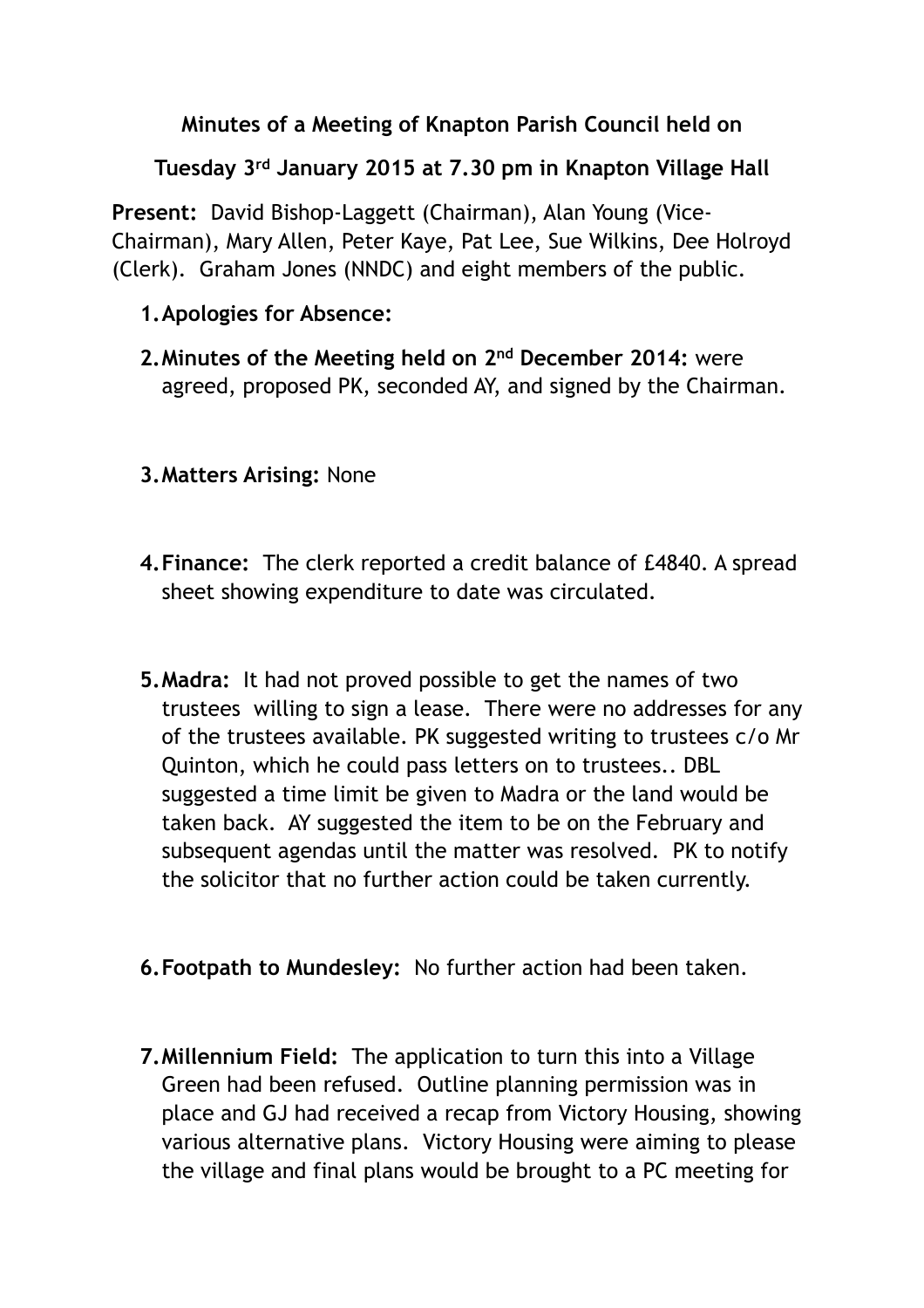approval, before it was put to a public meeting. The meeting was closed at 7.47 to allow G J to make his report.

#### **(1)**

GJ told the meeting that (i) NNDC would make the decision as to whether the piece of land, amounting to three building plots, would be given to the village.(ii) Several houses in School Close had been visited and a meeting had been arranged to try to sort out the problems. . The meeting re-opened at 8.55pm.

- **8.Land at Fourways, Mundesley:** Mundesley Parish Council had appointed Hayes & Storr, solicitors to deal with the transfer of the land. They had agreed to a `claw back` clause against possible future planning permission being granted on the land. They had asked for the ditch to be cleaned out. Knapton PC to look at it
- **9.Speeding in The Street, Knapton:** Letters from residents had been received re speeding, especially at the lower end of The Street and by heavy lorries. DBL pointed out that this was an on going problem. It was worst between 6.00am and 9.00am when people were going to work and during the sugar beet season. The meeting closed at 8.00 to allow members of the public to join the discussion. Lucy Wade and Donny Eke from Ratcatchers reported that the problem was particularly bad between their house and The Burrow opposite. They had had to put out tubs to prevent lorry drivers driving over their front doorstep and feared a collision with their house, in which their children played. Liz Winter pointed out that some local villages did have ` not suitable for heavy vehicles signs. These were only advisory. Traffic calming and speed bumps were not appropriate in this situation. SW suggested a consultancy firm be brought in to monitor and report on the situation. DH to contact Westcote Traffic Safety Systems. DH to contact Highways to ask whether they considered The Street to be a suitable route for heavy vehicles. DH to write to Cantley Sugar Beet factory, as lorries heading there were taking a short cut down The Street. The PC